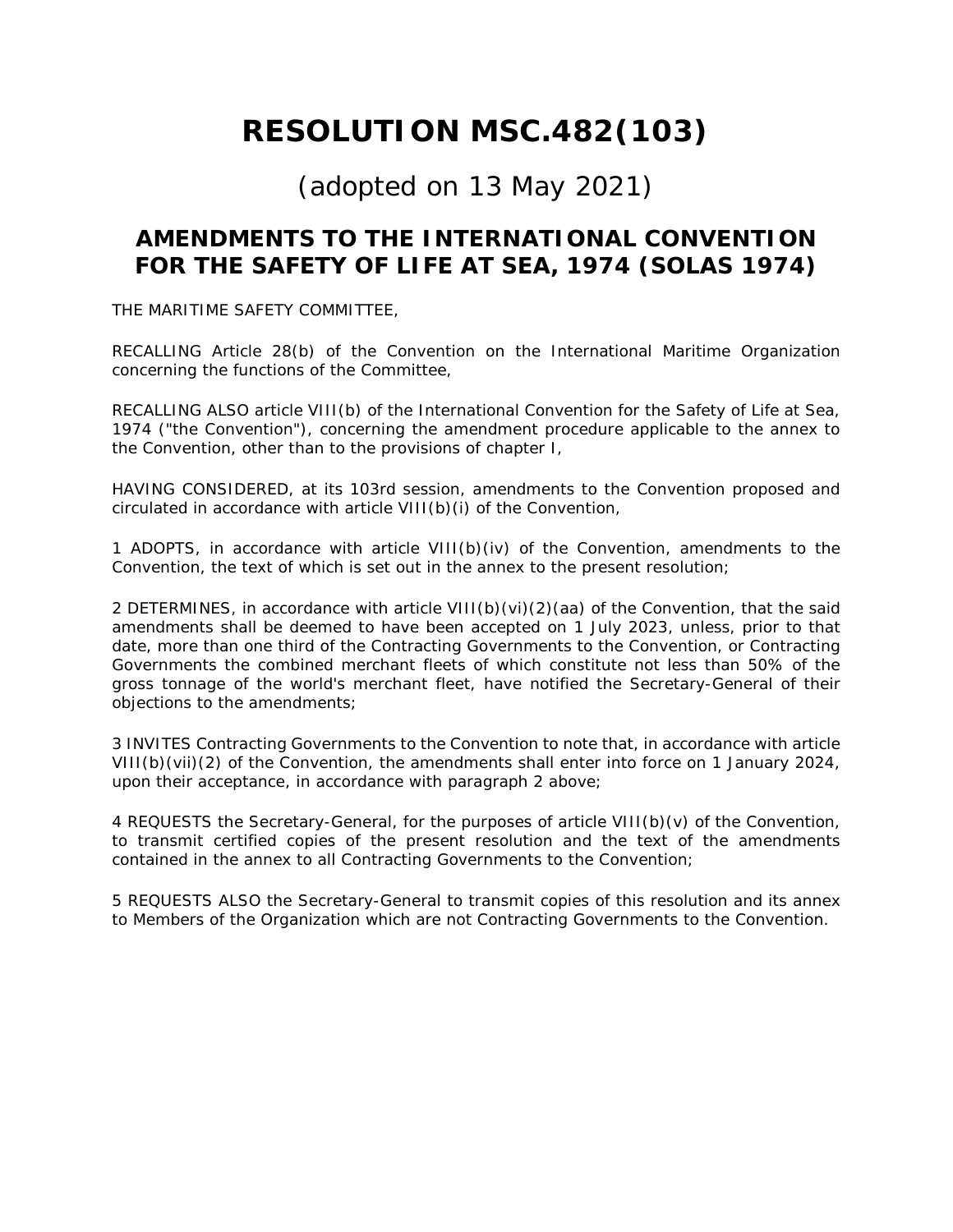#### **ANNEX**

#### **AMENDMENTS TO THE INTERNATIONAL CONVENTION FOR THE SAFETY OF LIFE AT SEA, 1974 (SOLAS 1974)**

#### **CHAPTER II-1**

#### **CONSTRUCTION – STRUCTURE, SUBDIVISION AND STABILITY, MACHINERY AND ELECTRICAL INSTALLATIONS**

#### **Part B-4**

#### **Stability management**

1 The following new regulation 25-1 is added after existing regulation 25 with the associated footnotes:

"Regulation 25-1

Water level detectors on multiple hold cargo ships other than bulk carriers and tankers

1 Multiple hold cargo ships other than bulk carriers and tankers constructed on or after 1 January 2024 shall be fitted with water level detectors\* in each cargo hold intended for dry cargoes. Water level detectors are not required for cargo holds located entirely above the freeboard deck.

\* Refer to the Performance standards for water level detectors on bulk carriers and single hold cargo ships other than bulk carriers (resolution MSC.188(79)), as may be amended.

2 The water level detectors required by paragraph 1 shall:

.1 give audible and visual alarms at the navigation bridge, one when the water level above the bottom of the cargo hold reaches a height of not less than 0.3 m, and another at a height not less than 15% of the depth of the cargo hold but not more than 2 m; and

.2 be fitted at the aft end of the cargo holds. For cargo holds which are occasionally used for water ballast, an alarm overriding device may be installed. The visual alarms shall clearly discriminate between the two different water levels detected in each hold.